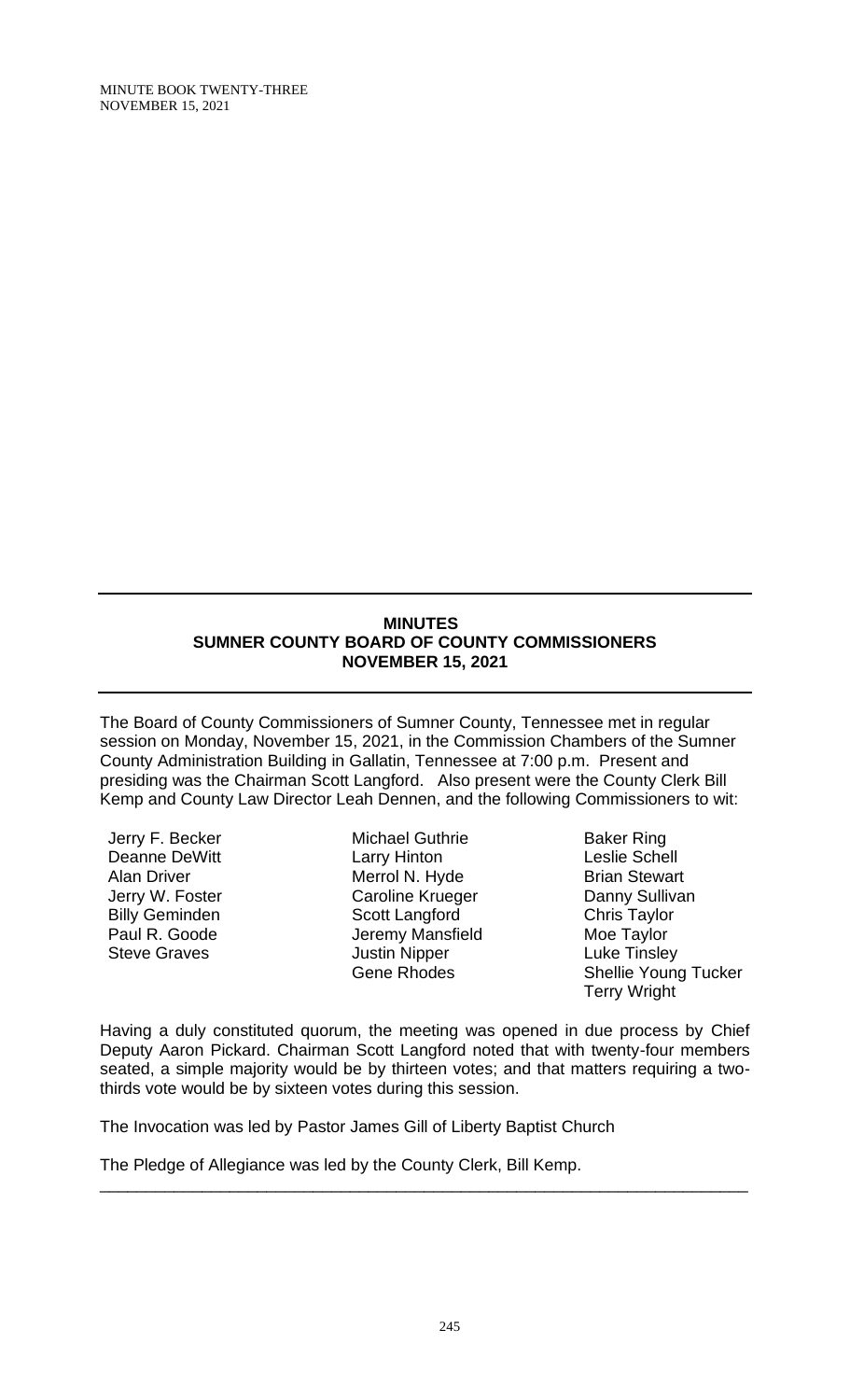MINUTE BOOK TWENTY-THREE NOVEMBER 15, 2021

### **APPROVAL OF AGENDA**

Without objection, Chairman Langford moved the Certificate of Recognition before Recognition of Public.

Commissioner Mansfield requested to move Resolutions 2111-09 and 2111-13 from the Consent Agenda to the regular agenda. Without objection, Chairman Langford moved them to the Budget Committee report.

Commissioner Chris Taylor moved, seconded by Commissioner Krueger, to adopt the agenda with the changes. The Commission approved unanimously the agenda as amended by voice vote of the body.

## **APPROVAL OF MINUTES**

\_\_\_\_\_\_\_\_\_\_\_\_\_\_\_\_\_\_\_\_\_\_\_\_\_\_\_\_\_\_\_\_\_\_\_\_\_\_\_\_\_\_\_\_\_\_\_\_\_\_\_\_\_\_\_\_\_\_\_\_\_\_\_\_\_\_\_\_\_\_

The minutes for the meeting of this body held on October 18, 2021 and recorded in the office of the Clerk, Bill Kemp, were approved unanimously by voice vote after Commissioner Ring made the motion, seconded by Commissioner Foster.

# **REPORT OF THE CHAIR**

Chairman Langford noted that the Veterans Service Officer's report was provided for information only.

Commissioner Mansfield introduced the following Certificate of Recognition:

## **A RESOLUTION HONORING MISS MARY ANN DAY**

**WHEREAS,** Miss Mary Ann Day, whose spirit of volunteerism and fundraising efforts for the Shackle Island Volunteer Fire Department helped procure an average of \$30,000 a year, for the purchase of necessary equipment and gear for fire fighters; and

**WHEREAS,** Miss Day's fundraising efforts have assisted in massive donation increases for local non-profits and by her efforts have aided countless causes; and

**WHEREAS,** Miss Mary Ann, being one of the most thoughtful and caring members of the Shackle Island Community, checks on the elderly and assists with their needs; making wellness checks and facilitates healthy relationships within the community; and

**WHEREAS,** the Shackle Island Community is grateful for Miss Mary Ann Day and her efforts to assist the Shackle Island Volunteer Fire Department as well as the community as a whole.

**NOW**, **THEREFORE, BE IT RESOLVED** by the Sumner County Board of County Commissioners, meeting in regular session on this the 15<sup>th</sup> day of November 2021, that this body does hereby express its appreciation and gratitude for the many years of volunteerism and charitable efforts of Miss Mary Ann Day, and this body urges all the citizens of Sumner County to acknowledge her accomplishments and contributions; and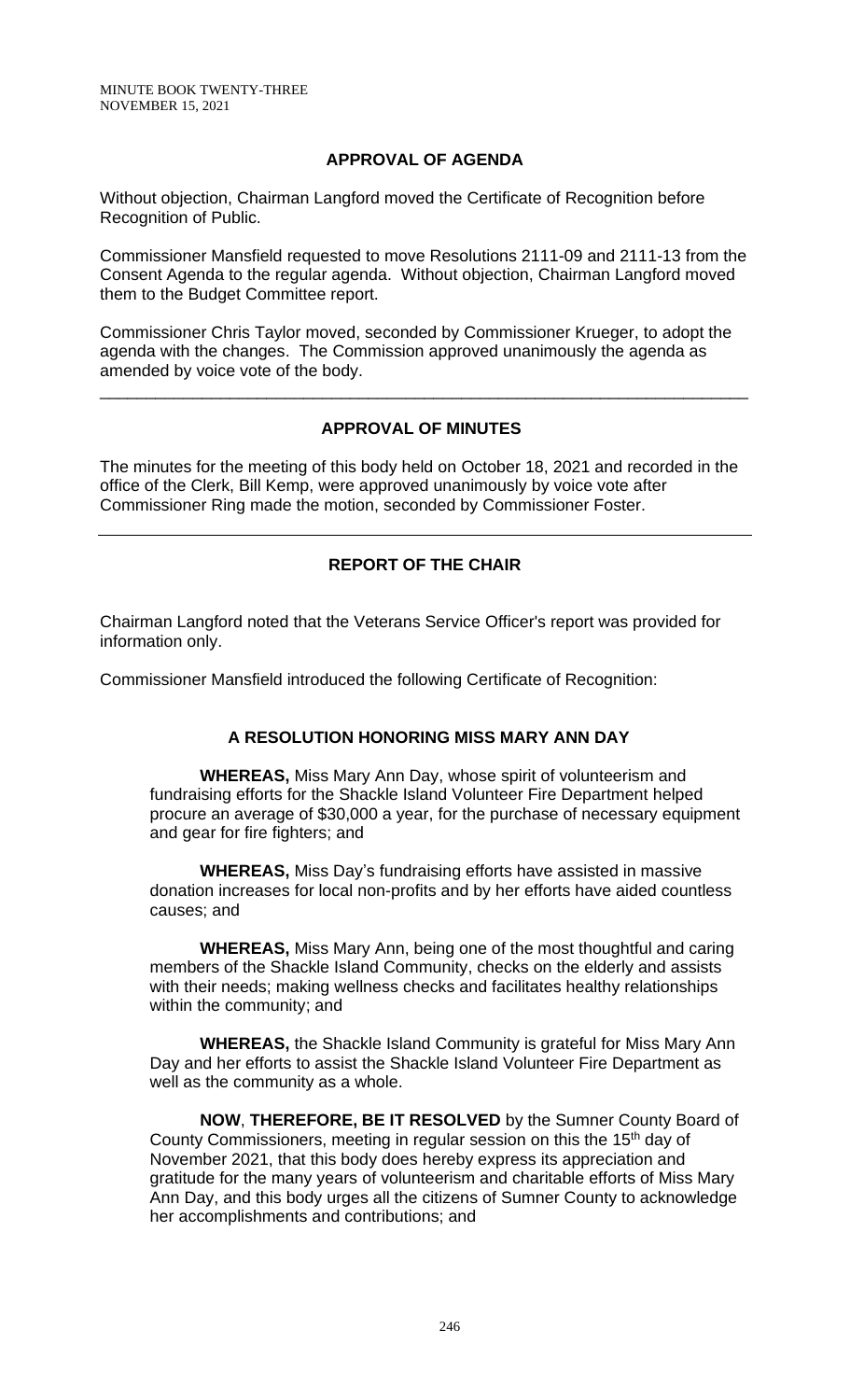**BE IT FURTHER RESOLVED** that this resolution shall be spread on the minutes of this body and the Clerk is to furnish a copy of this resolution to Miss Mary Ann Day.

Upon motion of Commissioner Mansfield, seconded by Commissioner Moe Taylor, the Commission voted unanimously by voice vote to approve the resolution honoring Ms. Mary Ann Day.

\_\_\_\_\_\_\_\_\_\_\_\_\_\_\_\_\_\_\_\_\_\_\_\_\_\_\_\_\_\_\_\_\_\_\_\_\_\_\_\_\_\_\_\_\_\_\_\_\_\_\_\_\_\_\_\_\_\_\_\_\_\_\_\_\_\_\_\_\_\_\_\_\_\_\_\_\_\_

# **RECOGNITION OF THE PUBLIC**

Chairman Langford opened the floor to allow the public to speak concerning any matter on the agenda.

Alan Lancaster of 117 Buchanan Circle, Hendersonville spoke against the proposed redistricting of School Board District 9.

Lisa Hayward of 137 Wyncrest Way, Hendersonville asked for the Twin Eagles subdivision to be moved back into School Board District 9.

Pascal Jouvance of 1335 Long Hollow Pike, Gallatin spoke in opposition of Resolution 2111-02.

Aimee Lecerf of 220 Evergreen Circle, Hendersonville asked for an amendment to District 9 on the proposed School Board map to include Twin Eagles subdivision.

Kay Brooks of 123 Trousdale Drive, Hendersonville spoke in favor of keeping twelve County Commission Districts and against removing Twin Eagles subdivision from School Board District 9.

Michelle Jouvance of 1335 Long Hollow Pike, Gallatin spoke to the redistricting process and against Resolution 2111-02.

Kevin Baigert of 424 AB Wade Road, Portland disputed the price of dryers in Resolution 2111-09 and spoke against twenty-four County Commission districts.

Kimberly Overton of 106 Creekside Court, Hendersonville spoke against the proposed School Board map removing Twin Eagles from School Board District 9.

Josh Graham of 306 Wildcat Run, Gallatin spoke against the proposed School Board map and requested Twin Eagles be added back to District 9.

With no one else wishing to speak on regular agenda items, recognition of the public was closed.

\_\_\_\_\_\_\_\_\_\_\_\_\_\_\_\_\_\_\_\_\_\_\_\_\_\_\_\_\_\_\_\_\_\_\_\_\_\_\_\_\_\_\_\_\_\_\_\_\_\_\_\_\_\_\_\_\_\_\_\_\_\_\_\_\_\_\_\_\_\_

Chairman Langford introduced the following resolution:

## **2111-01 A RESOLUTION DOCKETING HIGHWAY/PUBLIC WORKS FUND ANALYSIS FOR THE FISCAL YEAR 2021-2022**

**BE IT RESOLVED** by the Sumner County Board of County Commissioners meeting in regular session on this the 15<sup>th</sup> day of November 2021, that this body does hereby docket in its records the Highway/Public Works Fund Analysis for the fiscal year 2021-2022, as shown on the attachment herewith.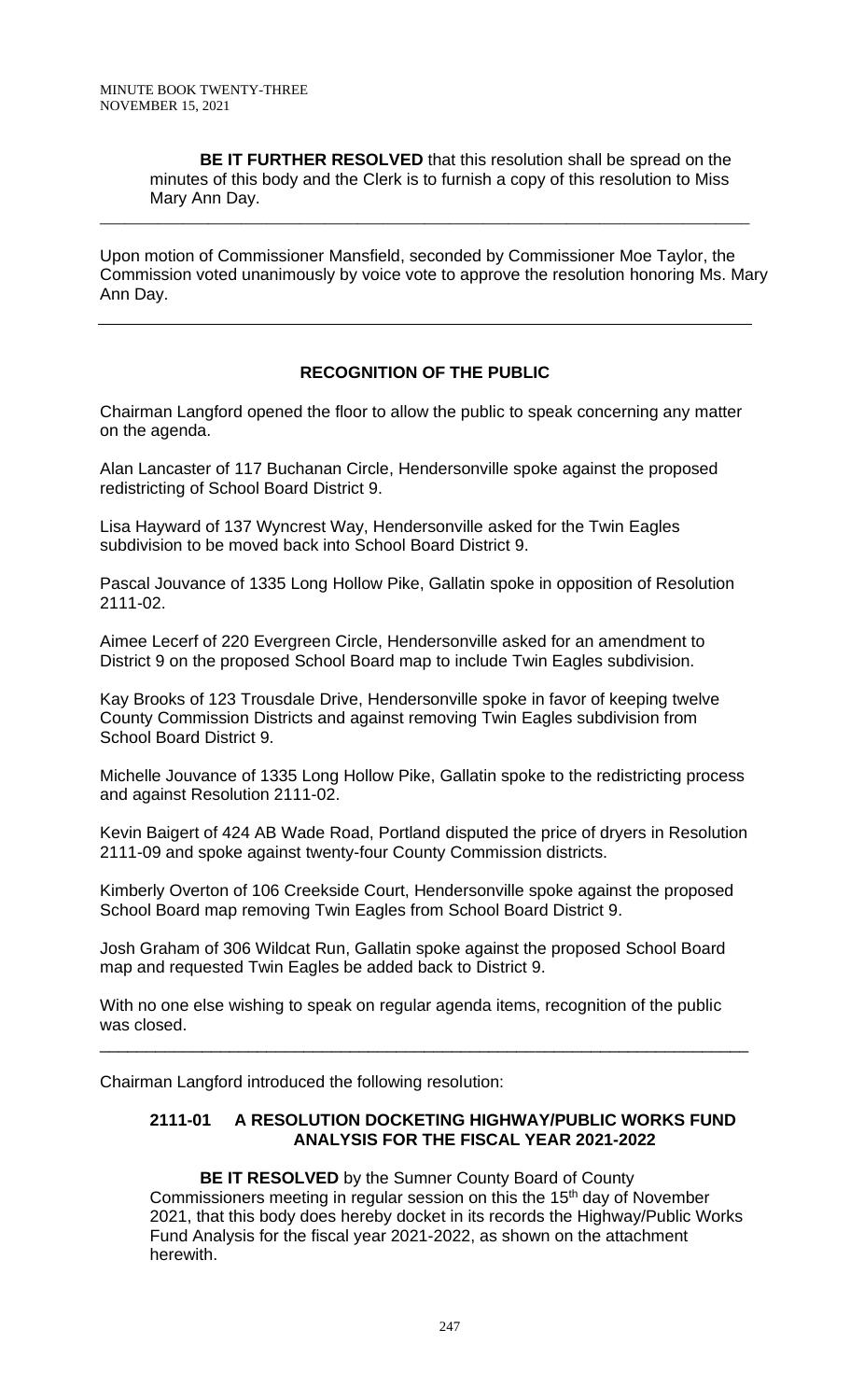Chairman Langford declared Resolution 2111-01 approved unanimously by voice vote of the body upon motion by Commissioner Chris Taylor, seconded by Commissioner Sullivan.

\_\_\_\_\_\_\_\_\_\_\_\_\_\_\_\_\_\_\_\_\_\_\_\_\_\_\_\_\_\_\_\_\_\_\_\_\_\_\_\_\_\_\_\_\_\_\_\_\_\_\_\_\_\_\_\_\_\_\_\_\_\_\_\_\_\_\_\_\_\_\_\_\_\_\_

\_\_\_\_\_\_\_\_\_\_\_\_\_\_\_\_\_\_\_\_\_\_\_\_\_\_\_\_\_\_\_\_\_\_\_\_\_\_\_\_\_\_\_\_\_\_\_\_\_\_\_\_\_\_\_\_\_\_\_\_\_\_\_\_\_\_\_\_\_\_\_\_\_\_\_

\_\_\_\_\_\_\_\_\_\_\_\_\_\_\_\_\_\_\_\_\_\_\_\_\_\_\_\_\_\_\_\_\_\_\_\_\_\_\_\_\_\_\_\_\_\_\_\_\_\_\_\_\_\_\_\_\_\_\_\_\_\_\_\_\_\_\_\_\_\_\_\_\_\_\_

Chairman Langford noted the Financial Statement Memo included in the packet.

## **CONSENT AGENDA**

Chairman Langford introduced the following items on the Consent Agenda:

#### **2111-06 A RESOLUTION DECLARING VARIOUS ITEMS FROM THE SUMNER COUNTY OFFICE OF THE COUNTY CLERK AS SURPLUS PROPERTY AND AUTHORIZING DISPOSAL OR SALE OF SAME PURSUANT TO EXISTING POLICIES AND PROCEDURES**

**BE IT RESOLVED** by the Sumner County Board of County Commissioners meeting in regular session on this the 15<sup>th</sup> day of November 2021, that this body hereby declares various items from the Sumner County Office of the County Clerk as surplus, as shown on the attachment; and

**BE IT FURTHER RESOLVED** that the disposal or sale of the same is authorized pursuant to existing policies and procedures.

\_\_\_\_\_\_\_\_\_\_\_\_\_\_\_\_\_\_\_\_\_\_\_\_\_\_\_\_\_\_\_\_\_\_\_\_\_\_\_\_\_\_\_\_\_\_\_\_\_\_\_\_\_\_\_\_\_\_\_\_\_\_\_\_\_\_\_\_\_\_\_\_

#### **2111-07 A RESOLUTION DECLARING VARIOUS ITEMS FROM THE SUMNER COUNTY ELECTION OFFICE AS SURPLUS PROPERTY AND AUTHORIZING DISPOSAL OR SALE OF SAME PURSUANT TO EXISTING POLICIES AND PROCEDURES**

**BE IT RESOLVED** by the Sumner County Board of County Commissioners meeting in regular session on this the 15<sup>th</sup> day of November 2021, that this body hereby declares various items from the Sumner County Election Office as surplus, as shown on the attachment; and

**BE IT FURTHER RESOLVED** that the disposal or sale of the same is authorized pursuant to existing policies and procedures.

### **2111-08 A RESOLUTION APPROPRIATING \$5,000.00 FOR CARRYOVER OF FISCAL YEAR 2021 FUNDS FOR THE ADA EVALUATION/PLAN**

\_\_\_\_\_\_\_\_\_\_\_\_\_\_\_\_\_\_\_\_\_\_\_\_\_\_\_\_\_\_\_\_\_\_\_\_\_\_\_\_\_\_\_\_\_\_\_\_\_\_\_\_\_\_\_\_\_\_\_\_\_\_\_\_\_\_\_\_\_\_\_\_

**BE IT RESOLVED** by the Sumner County Board of County Commissioners meeting in regular session on this the 15<sup>th</sup> day of November 2021, that this body hereby appropriates \$5,000.00 for carryover of fiscal year 2021 funds for the ADA evaluation/plan, as shown on the attachment herewith.

\_\_\_\_\_\_\_\_\_\_\_\_\_\_\_\_\_\_\_\_\_\_\_\_\_\_\_\_\_\_\_\_\_\_\_\_\_\_\_\_\_\_\_\_\_\_\_\_\_\_\_\_\_\_\_\_\_\_\_\_\_\_\_\_\_\_\_\_\_\_\_

#### **2111-10 A RESOLUTION APPROPRIATING \$13,244.15 AS PASS- THROUGH FUNDS FOR STATE INMATE MEDICAL REIMBURSEMENTS TO THE BUDGET OF THE SUMNER COUNTY SHERIFF'S OFFICE**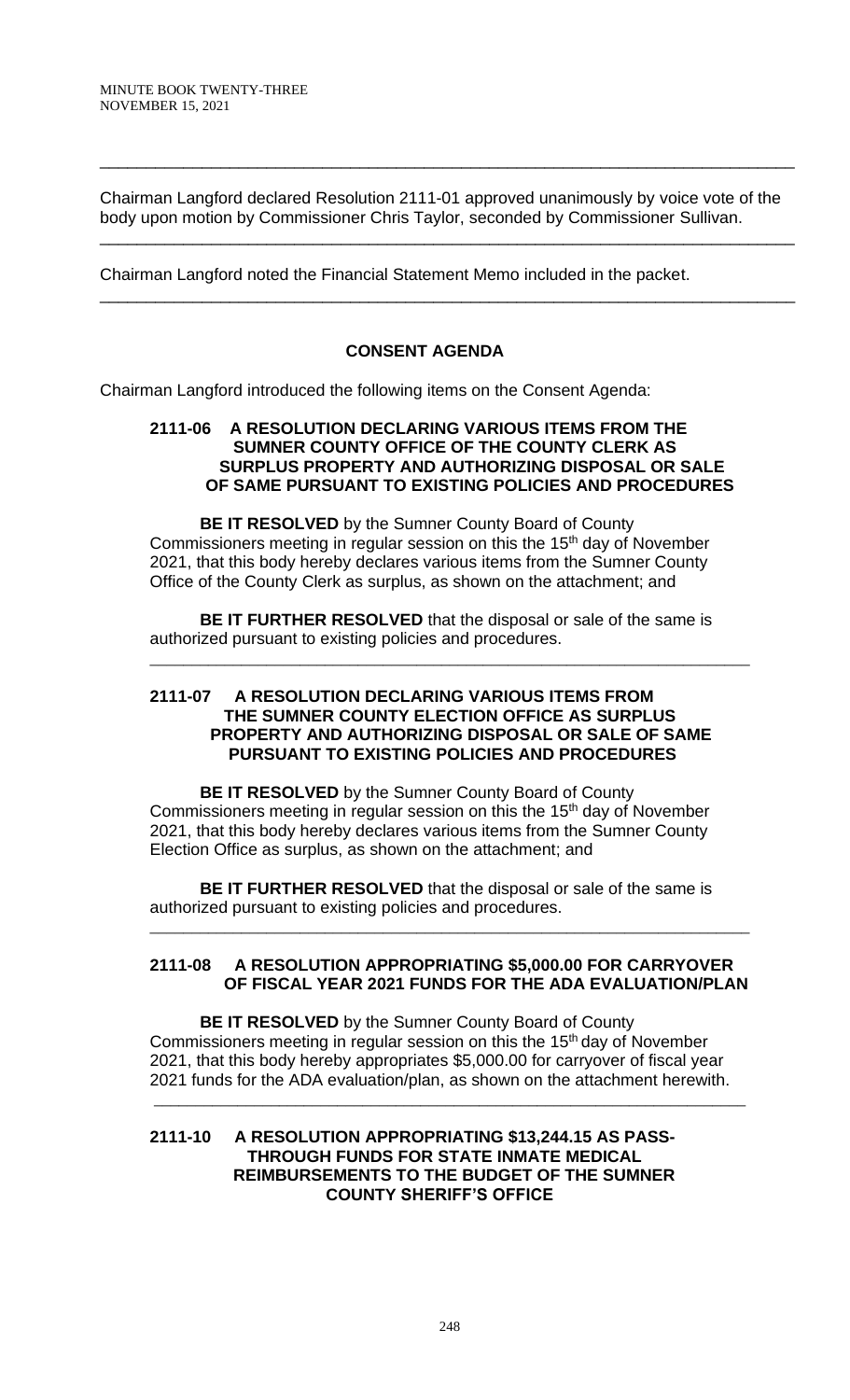**BE IT RESOLVED** by the Sumner County Board of County Commissioners meeting in regular session on this the 15<sup>th</sup> day of November 2021, that this body hereby appropriates \$13,244.15 as pass-through funds for state inmate medical reimbursements to the budget of the Sumner County Sheriff's Office, as shown on the attachment herewith.

#### **2111-11 A RESOLUTION APPROPRIATING \$30,000.00 TO THE SUMNER COUNTY SHERIFF'S OFFICE FOR HOMELAND SECURITY GRANT FOR ENFORCEMENT OF TENNESSEE DRIVING UNDER THE INFLUENCE LAWS**

\_\_\_\_\_\_\_\_\_\_\_\_\_\_\_\_\_\_\_\_\_\_\_\_\_\_\_\_\_\_\_\_\_\_\_\_\_\_\_\_\_\_\_\_\_\_\_\_\_\_\_\_\_\_\_\_\_\_\_\_\_\_\_\_

**BE IT RESOLVED** by the Sumner County Board of County Commissioners meeting in regular session on this the 15<sup>th</sup> day of November 2021, that this body does hereby appropriate \$30,000.00 to the Sumner County Sheriff's Office for Homeland Security grant for enforcement of Tennessee driving under the influence laws, as shown on the attachment herewith.

\_\_\_\_\_\_\_\_\_\_\_\_\_\_\_\_\_\_\_\_\_\_\_\_\_\_\_\_\_\_\_\_\_\_\_\_\_\_\_\_\_\_\_\_\_\_\_\_\_\_\_\_\_\_\_\_\_\_\_\_\_\_\_\_

#### **2111-12 A RESOLUTION DOCKETING SUMNER COUNTY BOARD OF EDUCATION SCHOOL FUND BUDGET AMENDMENTS FOR THE FISCAL YEAR 2021-2022**

**BE IT RESOLVED** by the Sumner County Board of County Commissioners meeting in regular session on this the 15<sup>th</sup> day of November 2021, that this body does hereby docket in its records the Sumner County Board of Education School Fund Budget Amendments for the fiscal year 2021-2022, as shown on the attachment herewith.

Chairman Langford declared the items on the Consent Agenda, approved (22-2-0) by voice vote of the body upon motion by Commissioner Rhodes, seconded by Commissioner Krueger. Commissioners Mansfield and Moe Taylor voted against.

\_\_\_\_\_\_\_\_\_\_\_\_\_\_\_\_\_\_\_\_\_\_\_\_\_\_\_\_\_\_\_\_\_\_\_\_\_\_\_\_\_\_\_\_\_\_\_\_\_\_\_\_\_\_\_\_\_\_\_\_\_\_\_\_\_\_\_\_\_\_\_\_\_\_\_

\_\_\_\_\_\_\_\_\_\_\_\_\_\_\_\_\_\_\_\_\_\_\_\_\_\_\_\_\_\_\_\_\_\_\_\_\_\_\_\_\_\_\_\_\_\_\_\_\_\_\_\_\_\_\_\_\_\_\_\_\_\_\_\_\_\_\_\_\_\_\_\_\_\_\_\_\_\_\_\_\_\_\_\_

# **REPORT FROM COUNTY OFFICIALS**

County Officials filed the following reports: County Investments, County General Fund, County Debt Service Fund, County Highway Fund, County Capital Outlay Fund, School General Purpose Fund, School Federal Projects Fund, School Food Service Fund, Employee Health Insurance Trust Fund, Employee Dental Insurance Trust Fund, Casualty Insurance Trust Fund, County Trustee Funds, Special Reports: County Dental Insurance Claim Payments, County Health Insurance Claim Payments, County Property Tax Collections, County EMS Billing/Collections/Balances, County Sales Tax Collections, County Wheel Tax Collections, County Tax Rates/Property Values and County School Loan Program Rates. Approval of the filing of these records does not certify to the accuracy of the documents.

Chairman Langford introduced the following resolution:

## **2111-NOT A RESOLUTION TO APPROVE AND ACCEPT APPLICATIONS FOR NOTARIES PUBLIC POSITIONS AND PERSONAL SURETY GUARANTORS**

 **WHEREAS,** according to the law of the State of Tennessee, an individual must apply for the office of notary public in the county of residence, or of their principal place of business; and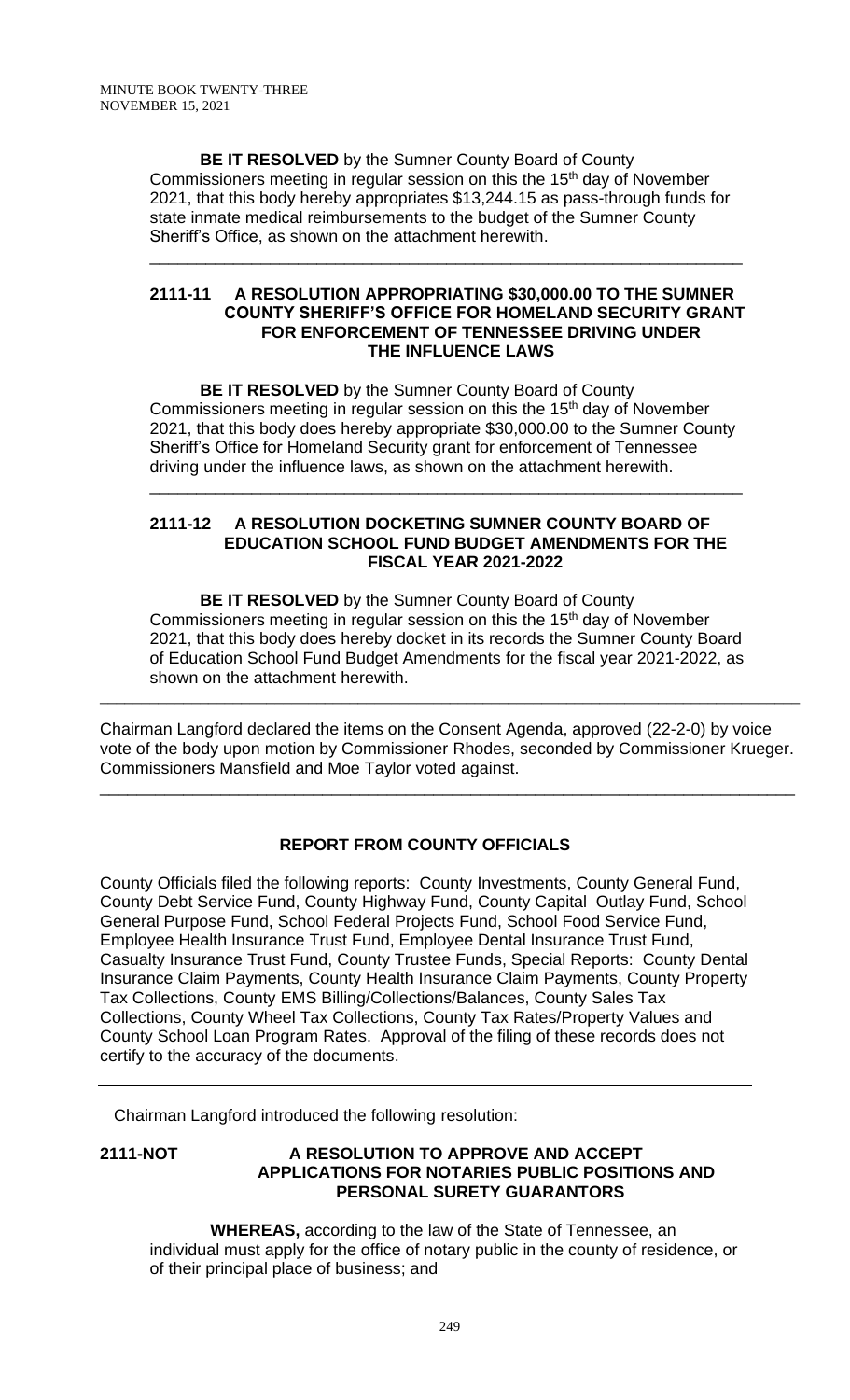**WHEREAS**, state statute requires personal sureties making bonds for Notaries publics to be approved by the Sumner County Commission; and

**WHEREAS,** said applicant must be approved by the County Commission assembled; and

**WHEREAS,** Bill Kemp, Sumner County Clerk, has certified according to the records of his office that the persons named on the attached listing labeled "SUMNER COUNTY NOTARY PUBLIC APPLICATIONS and SURETY GUARANTORS" have duly applied for the positions so sought; and

### **BE IT FURTHER RESOLVED THAT THIS TAKE EFFECT FROM AND AFTER PASSAGE.**

### **NOTARIES PUBLIC TO BE ELECTED**

 **–––––––––––––––––––––––––––––––––––––––––––––––––––––––––**

DEMETRIA ALEXANDER NANCY C KENNEDY JAMES BRYAN ALMAND ANSHANIKA KIRBY STEPHNEY C ANDERSON WANDA R LEWIS DONNA E ARRINGTON LORENA MESSER CHRISTINA M BANDY ESTHER NATAREN TAMMY R BASKERVILLE BRIAN OWENS COLLEEN M BENDA RHONDA WARD PACE GRAYSON BICKERTON DONNA PARDUE KENNETH L BRANDES FAYE PARKS ANGELA BRUMMETT S PULLEN ANGELA K BURNSIDE MICHAEL J REESE BILLY W CARVER JULIAN REESE SARAH CHAPMAN AMY RICHEY PASSIONATE DAVIS DAVID SCHNALL KELLY L DWENGER MARCI L SEITHER JAMES EDWARDS ALEXIS SEXTON M FIEL JOHN SHIRE JULIE L FILSON BARBARA SIRCY BETHANY FISHER AUSTIN SMITH CHARLES EDWARD GIBSON BLAIKE SMITH LISA P HAMMONDS ASHLEY N SMITH LEAH HEGEMAN JILL SONS ANGELA L HOSTER RENEE I TILLMAN-KNOOF JOAN TERESSA JACKSON SHEILA C TROUTT JOSEPH D JOHNSON REBECCA R WHITTAKER ELAINE JONES JEWELL WINN DONNA A JONES JOANNA WITTENBERG SELENE D JULIA

DASHAWN DANIELS MICHELLE SCHAFFHOUSER JESSICA LEEANN HOLDER NATALIE KATHERINE TAYLOR

\_\_\_\_\_\_\_\_\_\_\_\_\_\_\_\_\_\_\_\_\_\_\_\_\_\_\_\_\_\_\_\_\_\_\_\_\_\_\_\_\_\_\_\_\_\_\_\_\_\_\_\_\_\_\_\_\_\_\_\_\_\_\_\_\_\_\_\_\_\_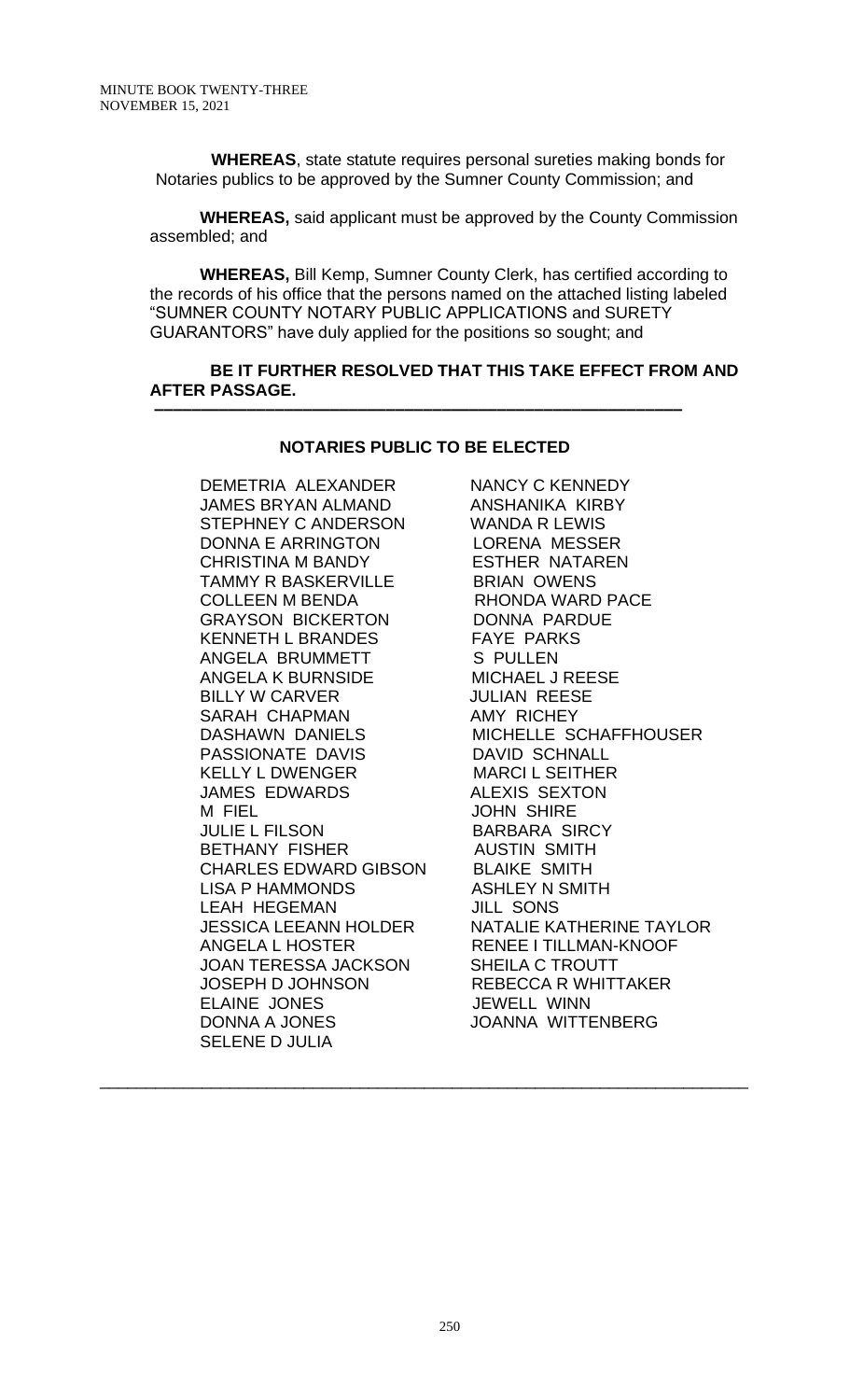Upon motion of Commissioner Moe Taylor, seconded by Commissioner Sullivan, voting was recorded in the following manner:

| 2111-NOT                                                                 |                   |       |            | 11/15 7:44:29 PM |
|--------------------------------------------------------------------------|-------------------|-------|------------|------------------|
| YES -<br>24                                                              | $NO -$            | - 0   | $ABS -$    |                  |
| Individual Votes (Y-Yes; N-No; A-Abstain; NV-Not Voting; NP-Not Present) |                   |       |            |                  |
| A Driver<br>$- Y$                                                        | <b>B</b> Geminden | $- Y$ | B Ring     | $- Y$            |
| $- Y$<br>B Stewart                                                       | C Krueger         | – Y   | C Taylor   | $- Y$            |
| Chr. Langford- Y                                                         | D Dewitt          | $- Y$ | D Sullivan | $- Y$            |
| G Rhodes<br>$- Y$                                                        | J Becker          | $- Y$ | J Foster   | $- Y$            |
| J Mansfield<br>$- Y$                                                     | J Nipper          | $- Y$ | L Hinton   | $- Y$            |
| L Schell<br>– Y                                                          | L Tinsley         | $- Y$ | M Guthrie  | $- Y$            |
| M Hyde<br>– Y                                                            | M Taylor          | $- Y$ | P Goode    | $- Y$            |
| S Graves<br>$- Y$                                                        | S Tucker          | $- Y$ | T Wright   | $- Y$            |

Chairman Langford declared the election of Notaries Public by the body. \_\_\_\_\_\_\_\_\_\_\_\_\_\_\_\_\_\_\_\_\_\_\_\_\_\_\_\_\_\_\_\_\_\_\_\_\_\_\_\_\_\_\_\_\_\_\_\_\_\_\_\_\_\_\_\_\_\_\_\_\_\_\_\_\_\_\_\_\_

## **COMMITTEE ON COMMITTEES**

Commissioner Goode announced the following reappointment to the Civil Service Board and moved for approval, seconded by Commissioner DeWitt.

• Ed Williams, Employee Representative, 2-year term, reappointment

Chairman Langford declared the reappointment of Ed Williams to the Civil Service board approved unanimously by voice vote of the body.

Commissioner Goode announced the following reappointment to the Music City Executive Airport Authority Regional and moved for approval, seconded by Commissioner Schell.

• Don Drayton, 5-year term, reappointment

Chairman Langford declared the reappointment of Don Drayton to the Music City Executive Airport Authority Regional approved (22-2-0) by voice vote of the body. Commissioners Mansfield and Moe Taylor voted against.

Commissioner Goode announced the following reappointments to the Board of Construction Appeals and moved for approval, seconded by Commissioner Tucker.

- Larry Brown, alternate, 1-year term, reappointment
- Rick Halcomb, alternate, 1-year term, reappointment

Chairman Langford declared the reappointments of Larry Brown and Rick Halcomb as alternates to the Board of Construction Appeals approved (22-2-0) by voice vote of the body. Commissioners Mansfield and Moe Taylor voted against.

# **EDUCATION COMMITTEE**

**\_\_\_\_\_\_\_\_\_\_\_\_\_\_\_\_\_\_\_\_\_\_\_\_\_\_\_\_\_\_\_\_\_\_\_\_\_\_\_\_\_\_\_\_\_\_\_\_\_\_\_\_\_\_\_\_\_\_\_\_\_\_\_\_\_\_\_\_\_\_**

**\_\_\_\_\_\_\_\_\_\_\_\_\_\_\_\_\_\_\_\_\_\_\_\_\_\_\_\_\_\_\_\_\_\_\_\_\_\_\_\_\_\_\_\_\_\_\_\_\_\_\_\_\_\_\_\_\_\_\_\_\_\_\_\_\_\_\_\_\_\_**

There was no report from the Education Committee.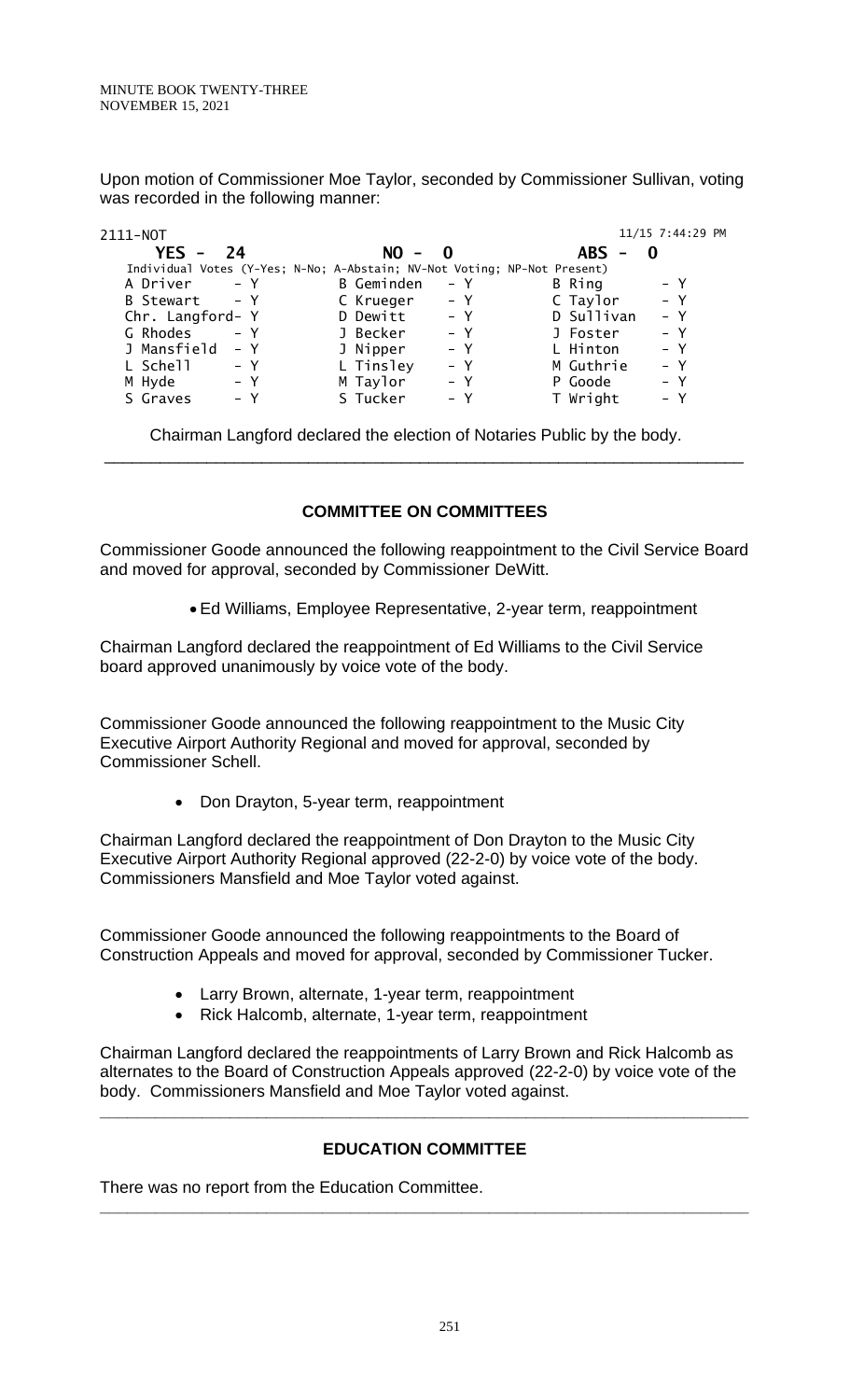## **EMERGENCY SERVICES COMMITTEE**

Commissioner Driver announced that the pay adjustments helped Emergency Services and the Emergency Communication Center with employment response and have been able to fill most vacancies.

Chairman Langford recognized Commissioner Mansfield who asked if appropriations for the salary increases were approved by County Commission and expressed his concern of being a recurring expense. Law Director Leah Dennen stated it was a temporary fix and used Covid money along with money already budgeted for existing positions that were not filled. Chairman Langford said it was a stopgap measure and asked Finance Director David Lawing and Budget Committee to provide an update on numbers next month.

# **GENERAL OPERATIONS COMMITTEE**

**\_\_\_\_\_\_\_\_\_\_\_\_\_\_\_\_\_\_\_\_\_\_\_\_\_\_\_\_\_\_\_\_\_\_\_\_\_\_\_\_\_\_\_\_\_\_\_\_\_\_\_\_\_\_\_\_\_\_\_\_\_\_\_\_\_\_\_\_\_\_**

There was no report from the General Operations Committee.

### **HIGHWAY COMMITTEE**

**\_\_\_\_\_\_\_\_\_\_\_\_\_\_\_\_\_\_\_\_\_\_\_\_\_\_\_\_\_\_\_\_\_\_\_\_\_\_\_\_\_\_\_\_\_\_\_\_\_\_\_\_\_\_\_\_\_\_\_\_\_\_\_\_\_\_\_\_\_\_**

Commissioner Hinton stated the Highway Committee did not meet, so no action was taken regarding the repairs to Big Station Camp Boulevard and inquired about which committee should hear the matter. Chairman Langford advised to send back to Budget Committee.

## **LEGISLATIVE COMMITTEE**

**\_\_\_\_\_\_\_\_\_\_\_\_\_\_\_\_\_\_\_\_\_\_\_\_\_\_\_\_\_\_\_\_\_\_\_\_\_\_\_\_\_\_\_\_\_\_\_\_\_\_\_\_\_\_\_\_\_\_\_\_\_\_\_\_\_\_\_\_\_\_**

Commissioner Ring introduced the following resolution and moved for approval, seconded by Commissioner Goode.

### **2111-02 A RESOLUTION TO ADOPT A PLAN OF REAPPORTIONMENT DISTRICTING FOR THE SUMNER COUNTY BOARD OF EDUCATION**

**WHEREAS**, *Tennessee Code Annotated* § 5-1-111 requires that, at least every ten (10) years, County Legislative Bodies shall change the boundaries of county legislative districts so that members represent substantially equal populations; and

**WHEREAS,** the Sumner County Legislative Body has changed the county legislative body districts utilizing the 2020 United States Census; and

**WHEREAS,** *Tennessee Code Annotated* § 49-2-201 requires that county boards of education be elected from districts of substantially equal population; and

**WHEREAS,** the Sumner County Legislative Body has reviewed the county school board districts utilizing the 2020 United States Census; and

**WHEREAS,** the Sumner County Legislative Body has prepared a plan of apportionment which provides for a board of education composed of eleven (11) members and which creates eleven (11) school board districts as described herein and as depicted on the Official Reapportionment Plan Map for the Sumner County Board of Education.

**NOW, THEREFORE BE IT RESOLVED** by the Sumner County Board of County Commissioners meeting in regular session, at Gallatin, Tennessee, on this 15th day of November, 2021, that: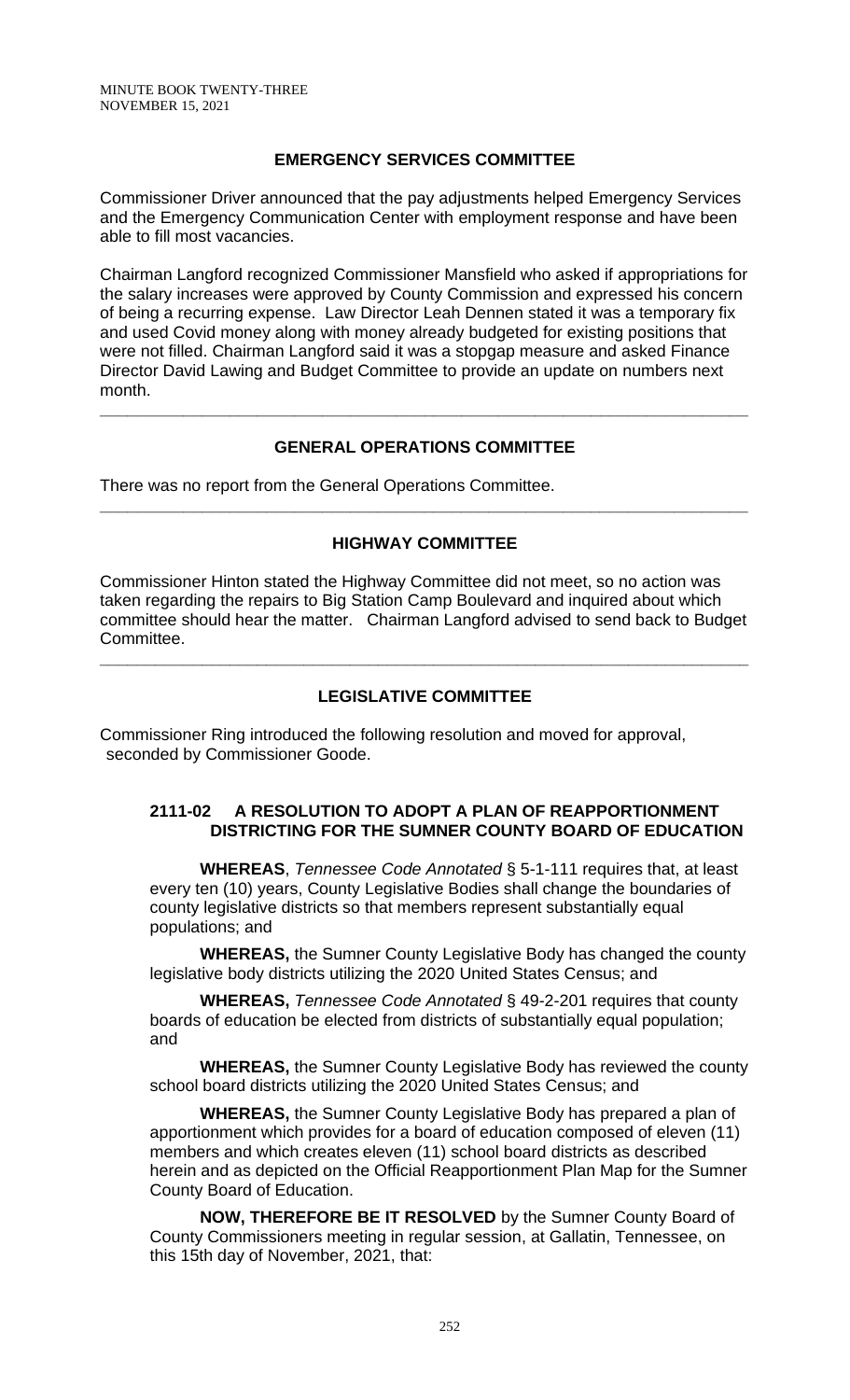#### **SECTION 1.**

There is hereby adopted a plan of reapportionment for Sumner County's Board of Education as described herein, and which is served by one (1) school board member in each of the eleven (11) School Board Districts for a total Board of Education of eleven (11) members.

A copy of the Official Reapportionment Plan Map for the Sumner County Board of Education is attached as Exhibit A to this resolution and incorporated herein by reference.

### **SECTION 2.**

All members of the Sumner County Board of Education shall reside within and are qualified voters in the district, which they represent.

### **SECTION 3.**

All members of the Sumner County Board of Education shall be elected at large within the school board district wherein the candidate seeks election. The one candidate receiving the greatest number of votes in each district shall be elected to the Sumner County Board of Education according to the apportionment as defined in Section 1.

### **SECTION 4.**

The plan shall take effect upon passage, the public welfare requiring it, provided that vacancies shall be filled in accordance with *Tennessee Code Annotated* Section 5-1-104 and this resolution.

### **Exhibit A**  *[attach official redistricting map]*

Chairman Langford recognized Commissioner Sullivan who moved to amend, seconded by Commissioner Mansfield, to add Twin Eagles subdivision back to District 9.

Chairman Langford ruled the amendment out of order because there would have to be consultation with CTAS representative Wesley Robertson to see if possible and advised to refer or defer back to the Redistricting Committee.

Commissioner Moe Taylor moved to defer Resolution 2111-02 back to the Redistricting Committee, Commissioner Graves seconded the motion. Chairman Langford stated the motion to defer is debatable and requires thirteen votes.

During discussion, Commissioner Moe Taylor moved to amend his motion to defer Resolution 2111-02 back to the Redistricting Committee to include Resolutions 2111-03 and 2111-04, and the commissioner seconding the motion agreed to accept the change.

Chairman Langford recognized Commissioner Hinton who said that any business brought to the floor to be voted on by the body should be amendable by the body.

**\_\_\_\_\_\_\_\_\_\_\_\_\_\_\_\_\_\_\_\_\_\_\_\_\_\_\_\_\_\_\_\_\_\_\_\_\_\_\_\_\_\_\_\_\_\_\_\_\_\_\_\_\_\_\_\_\_\_\_\_\_\_\_\_\_\_\_\_\_\_\_\_\_\_\_**

**\_\_\_\_\_\_\_\_\_\_\_\_\_\_\_\_\_\_\_\_\_\_\_\_\_\_\_\_\_\_\_\_\_\_\_\_\_\_\_\_\_\_\_\_\_\_\_\_\_\_\_\_\_\_\_\_\_\_\_\_\_\_\_\_\_\_\_\_\_\_\_\_\_\_\_**

## **RECESS**

Chairman Langford called for a five minute recess at 8:15 p.m. to consult with Law Director Leah Dennen to determine a solution. The meeting reconvened at 8:30 p.m.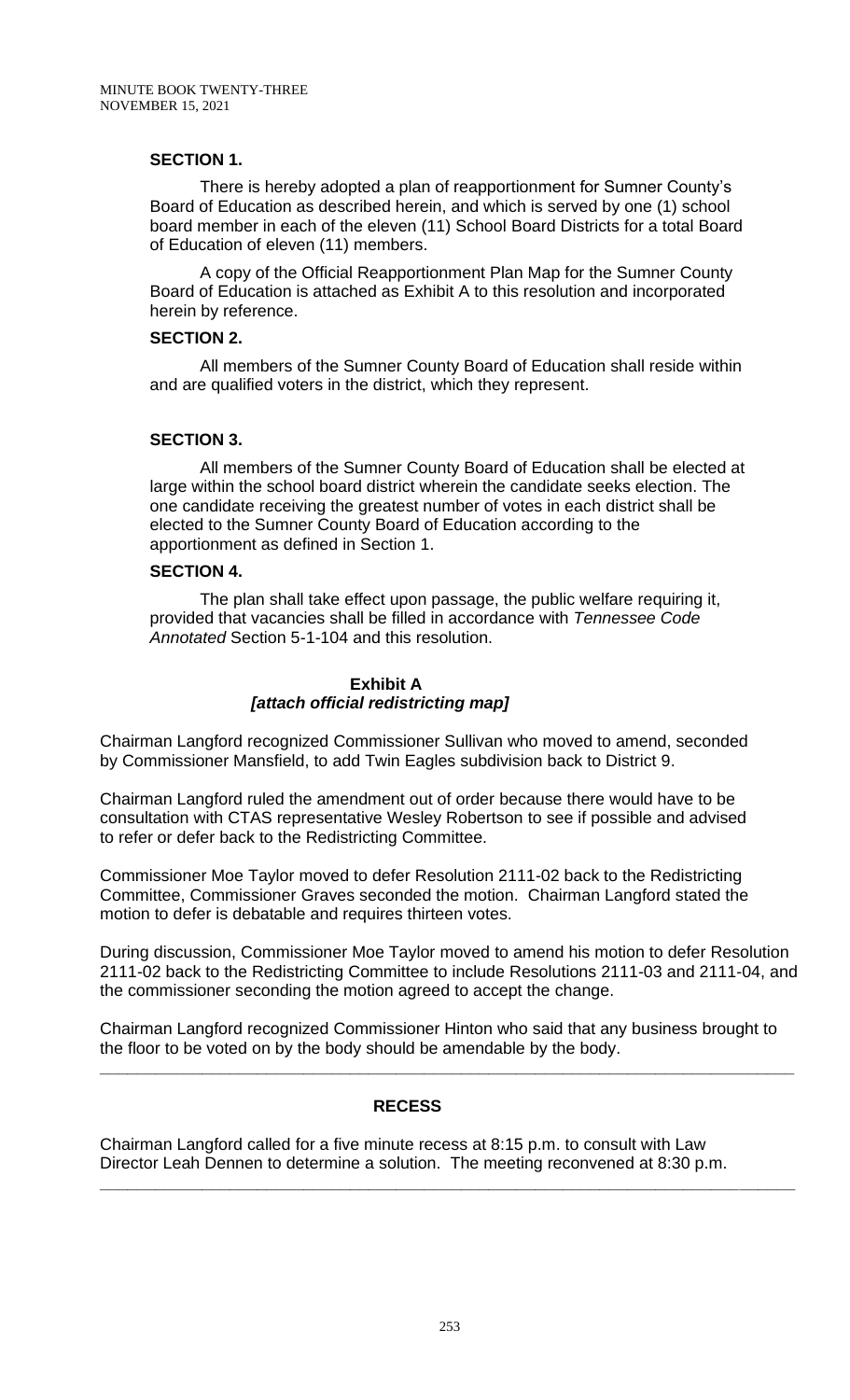Chairman Langford informed the Commission that Ms. Dennen spoke to Wesley Robertson with CTAS during recess and he said there should be room within the deviations to move the Twin Eagles subdivision back to District 9.

Chairman Langford stated that he erred in ruling Commissioner Sullivan's amendment out of order. He asked Commissioner Moe Taylor if is he was willing to withdraw his motion to defer, Commissioner Moe Taylor agreed pending Mr. Robertson's check of census blocks or a special called meeting be called if not allowed because of final deviation percentages.

Chairman Langford recognized Commissioner Sullivan who brought his amendment to move Twin Eagles subdivision back to District 9 with the addition of Mr. Robertson's confirmation of final deviation percentages back to the floor, and the commissioner seconding the motion agreed to accept the change.

After discussion, the electronic vote to amend Resolution 2111-02 to move Twin Eagles subdivision back to School Board District 9 was recorded in the following manner:

| A 1 - Twin Eagle to 9                                                    |                     |                                        | 11/15 8:44:52 PM |
|--------------------------------------------------------------------------|---------------------|----------------------------------------|------------------|
| $YES - 18$                                                               | $NO -$<br>- 6       | <b>ABS</b><br>$\overline{\phantom{a}}$ | 0                |
| Individual Votes (Y-Yes; N-No; A-Abstain; NV-Not Voting; NP-Not Present) |                     |                                        |                  |
| $- Y$<br>A Driver                                                        | B Geminden<br>$- N$ | B Ring                                 | $- N$            |
| B Stewart - Y                                                            | C Krueger<br>$- Y$  | C Taylor                               | $- Y$            |
| Chr. Langford- N                                                         | D Dewitt<br>$- Y$   | D Sullivan                             | $- Y$            |
| G Rhodes<br>$- Y$                                                        | J Becker<br>$- Y$   | J Foster                               | $- N$            |
| J Mansfield<br>$- Y$                                                     | J Nipper<br>$- Y$   | L Hinton                               | $- Y$            |
| L Schell<br>$- N$                                                        | L Tinsley<br>$- Y$  | M Guthrie                              | $- Y$            |
| M Hyde<br>$- Y$                                                          | M Taylor<br>$- Y$   | P Goode                                | – N              |
| S Graves<br>$- Y$                                                        | S Tucker<br>$- Y$   | T Wright                               | $- Y$            |

Chairman Langford declared the motion to amend Resolution 2111-02 approved by the body.

The electronic vote on Resolution 2111-02 as amended was recorded in the following manner:

2111-02 11/15 8:45:20 PM

| $YES - 21$                                                               | $NO - 3$           | ABS - 0             |  |
|--------------------------------------------------------------------------|--------------------|---------------------|--|
| Individual Votes (Y-Yes; N-No; A-Abstain; NV-Not Voting; NP-Not Present) |                    |                     |  |
| A Driver - Y                                                             | B Geminden<br>– Y  | B Ring<br>$- Y$     |  |
| B Stewart - Y                                                            | C Krueger<br>$- Y$ | $- Y$<br>C Taylor   |  |
| Chr. Langford- N                                                         | D Dewitt<br>$- Y$  | D Sullivan<br>$- Y$ |  |
| $- Y$<br>G Rhodes                                                        | J Becker<br>$- Y$  | $- Y$<br>J Foster   |  |
| J Mansfield<br>– Y                                                       | J Nipper<br>$- Y$  | L Hinton<br>$- Y$   |  |
| L Schell<br>$- N$                                                        | L Tinsley<br>$- Y$ | M Guthrie<br>$- Y$  |  |
| M Hyde<br>$- Y$                                                          | M Taylor<br>$- Y$  | $- N$<br>P Goode    |  |
| S Graves<br>– Y                                                          | S Tucker<br>$- Y$  | T Wright<br>– Y     |  |
|                                                                          |                    |                     |  |

Chairman Langford declared Resolution 2111-02 approved as amended by the body. \_\_\_\_\_\_\_\_\_\_\_\_\_\_\_\_\_\_\_\_\_\_\_\_\_\_\_\_\_\_\_\_\_\_\_\_\_\_\_\_\_\_\_\_\_\_\_\_\_\_\_\_\_\_\_\_\_\_\_\_\_\_\_\_\_\_\_\_\_\_

Commissioner Ring introduced the following Resolutions and moved for approval, seconded by Commissioner Goode.

### **2111-03 TO ADOPT A REDISTRICTING PLAN FOR SUMNER COUNTY**

**WHEREAS**, *Tennessee Code Annotated*, Section 5-1-111, requires that, at least every ten (10) years, county legislative bodies shall meet and change the boundaries of county legislative districts or redistrict a county entirely if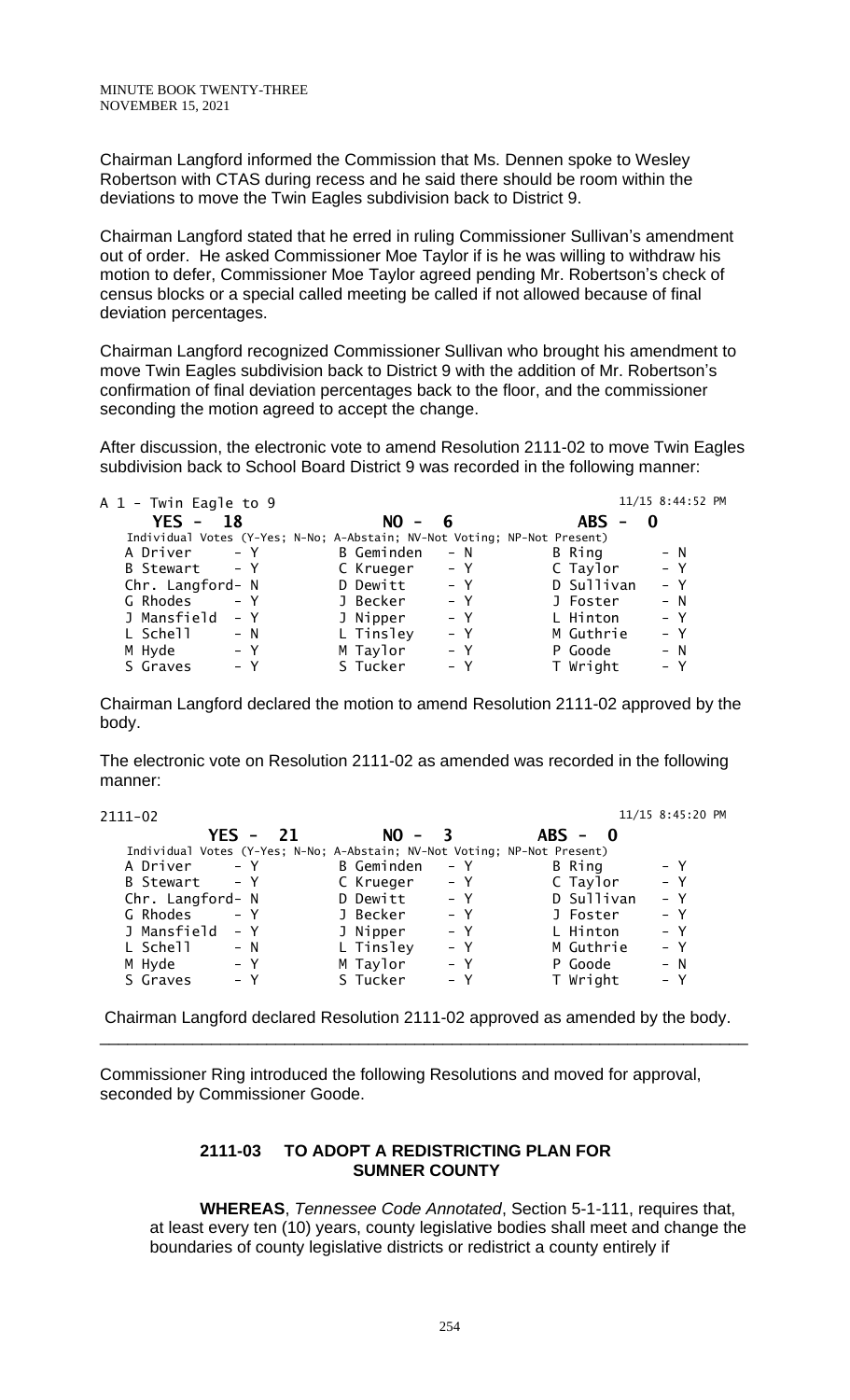necessary to apportion the county legislative body so that the members represent substantially equal populations; and

**WHEREAS**, consistent with the provisions of *Tennessee Code Annotated*, Section 5-1-111, Sumner County has prepared a redistricting plan which provides for a county legislative body composed of twenty-four (24) members and which creates twelve (12) districts as depicted on the official redistricting map for Sumner County prepared pursuant to *Tennessee Code Annotated*, Section 5-1-110.

**NOW, THEREFORE, BE IT RESOLVED** by the Sumner County Legislative Body meeting in regular session at Gallatin, Tennessee, on this 15th day of November, 2021, that:

**SECTION 1.** There is hereby adopted a redistricting plan for Sumner County which provides for two (2) commissioner(s) in each of the twelve (12) districts for a total county legislative body of twenty-four (24) members. The districts for members of the county legislative body are depicted on the official redistricting map for Sumner County prepared pursuant to *Tennessee Code Annotated*, Section 5-1-110. A copy of the official redistricting map is attached as  $Exhibit A$  to this resolution and is incorporated herein by reference.

**SECTION 2.** All members of the county legislative body shall be elected at large within the district wherein the candidate seeks election. The two (2) candidates receiving the greatest number of votes in each district shall be elected.

**SECTION 3.** This plan shall take effect upon passage, the public welfare requiring it, provided that vacancies shall be filled in accordance with *Tennessee Code Annotated*, Section 5-1-104.

## **EXHIBIT A**

#### *[attach official redistricting map]*

#### **2111-04 TO ADOPT A REDISTRICTING PLAN FOR SUMNER COUNTY**

**WHEREAS**, *Tennessee Code Annotated*, Section 5-1-111, requires that, at least every ten (10) years, county legislative bodies shall meet and change the boundaries of county legislative districts or redistrict a county entirely if necessary, to apportion the county legislative body so that the members represent substantially equal populations; and

**WHEREAS**, consistent with the provisions of *Tennessee Code Annotated*, Section 5-1-111, Sumner County has prepared a redistricting plan which provides for a county legislative body composed of twenty four (24) members and which creates twenty four (24) districts as depicted on the official redistricting map for Sumner County prepared pursuant to *Tennessee Code Annotated*, Section 5-1-110.

**NOW, THEREFORE, BE IT RESOLVED** by the Sumner County Legislative Body meeting in regular session at Gallatin, Tennessee, on this 15th day of November, 2021, that: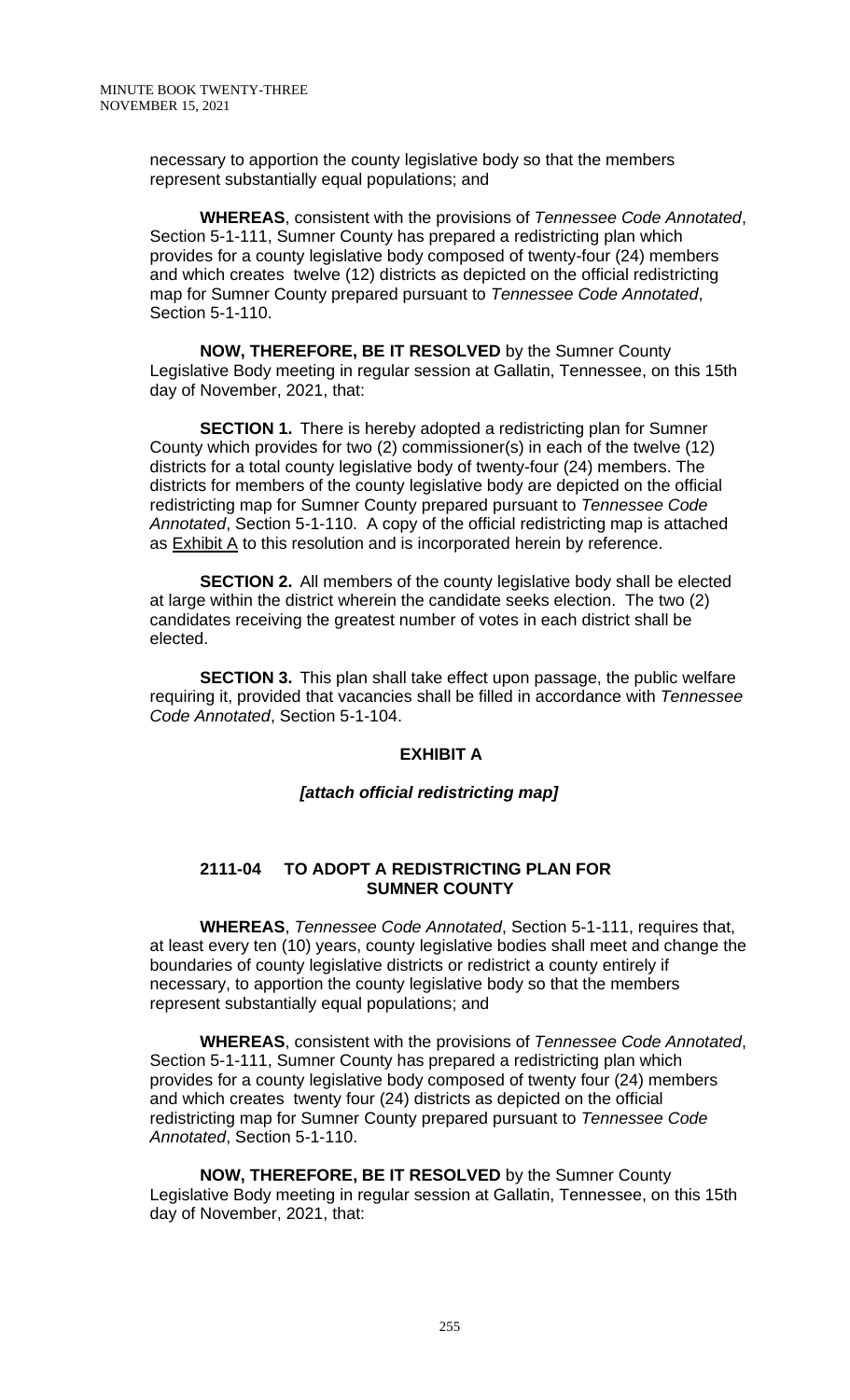**SECTION 1.** There is hereby adopted a redistricting plan for Sumner County which provides for one (1) commissioner in each of the twenty-four (24) districts for a total county legislative body of twenty-four (24) members. The districts for members of the county legislative body are depicted on the official redistricting map for Sumner County prepared pursuant to *Tennessee Code Annotated*, Section 5-1-110. A copy of the official redistricting map is attached as Exhibit A to this resolution and is incorporated herein by reference.

**SECTION 2.** All members of the county legislative body shall be elected at large within the district wherein the candidate seeks election. The one (1) candidate receiving the greatest number of votes in each district shall be elected.

**SECTION 3.** This plan shall take effect upon passage, the public welfare requiring it, provided that vacancies shall be filled in accordance with *Tennessee Code Annotated*, Section 5-1-104.

### **EXHIBIT A**

### *[attach official redistricting map]*

Chairman Langford recognized Commissioner Becker who moved, seconded by Commissioner Moe Taylor, to defer to send the approved County Commissioner district map back to Redistricting Committee.

During discussion, it was determined that after the vote, a commissioner on the prevailing side of the vote could make a motion to reconsider the approved resolution be sent back to the Redistricting Committee.

Commissioner Becker withdrew his motion to defer, and the maker of the second agreed.

After discussion, Commissioner Hinton moved, seconded by Commissioner Foster, to call for the question.

The electronic vote to call for the question was recorded in the following manner:

| Question1        |       |                                                                          |       |                                        | 11/15 9:08:23 PM |
|------------------|-------|--------------------------------------------------------------------------|-------|----------------------------------------|------------------|
| $YES -$          | -13   | $NO -$                                                                   | -11   | <b>ABS</b><br>$\overline{\phantom{a}}$ |                  |
|                  |       | Individual Votes (Y-Yes; N-No; A-Abstain; NV-Not Voting; NP-Not Present) |       |                                        |                  |
| A Driver         | $- N$ | B Geminden                                                               | – Y   | B Ring                                 | $- N$            |
| B Stewart        | $- N$ | C Krueger                                                                | $- N$ | C Taylor                               | $- Y$            |
| Chr. Langford- Y |       | D Dewitt                                                                 | $- Y$ | D Sullivan                             | $- Y$            |
| G Rhodes         | $- Y$ | J Becker                                                                 | $- N$ | J Foster                               | $- Y$            |
| J Mansfield      | $- N$ | J Nipper                                                                 | $- Y$ | L Hinton                               | $- Y$            |
| L Schell         | – Y   | L Tinsley                                                                | $- N$ | M Guthrie                              | $- N$            |
| M Hyde           | $- N$ | M Taylor                                                                 | $- N$ | P Goode                                | $- Y$            |
| S Graves         | – N   | S Tucker                                                                 | $- Y$ | T Wright                               | $- Y$            |
|                  |       |                                                                          |       |                                        |                  |

Chairman Langford declared the motion to call for the question failed to carry by the necessary two-thirds vote.

After continued discussion, Commissioner Becker moved, seconded by Commissioner Hyde, to amend Districts 22 and 23 on the twenty-four district map, to move the portion of the Indian Lake peninsula south of Gallatin Road from District 23 to District 22, if deviation percentages stay within requirements.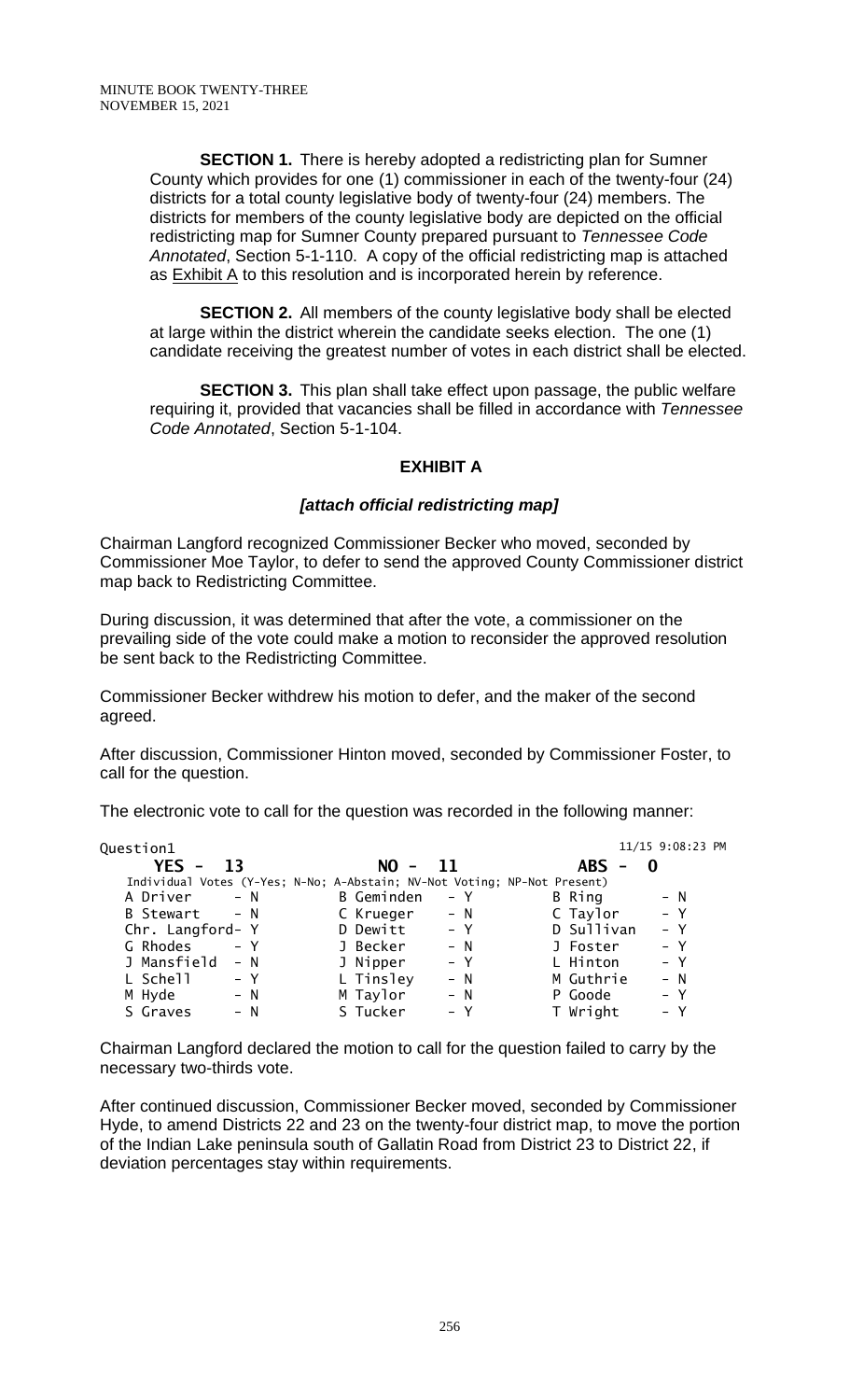The electronic vote to amend Districts 22 and 23 was recorded in the following manner:

| A 3 - Change 23&22                                                       |                   |                 |                      | 11/15 9:34:42 PM |
|--------------------------------------------------------------------------|-------------------|-----------------|----------------------|------------------|
| $YES - 10$                                                               | $NO -$            | $\overline{12}$ | <b>ABS</b><br>$\sim$ |                  |
| Individual Votes (Y-Yes; N-No; A-Abstain; NV-Not Voting; NP-Not Present) |                   |                 |                      |                  |
| A Driver<br>$- Y$                                                        | <b>B</b> Geminden | $- N$           | B Ring               | $- N$            |
| B Stewart - Y                                                            | C Krueger         | $- N$           | C Taylor             | $- N$            |
| Chr. Langford- N                                                         | D Dewitt          | $- N$           | D Sullivan           | $- Y$            |
| G Rhodes<br>$- N$                                                        | J Becker          | $- Y$           | J Foster             | $- N$            |
| J Mansfield<br>– Y                                                       | J Nipper          | $- N$           | L Hinton             | $- Y$            |
| L Schell<br>$- N$                                                        | L Tinsley         | $- A$           | M Guthrie            | $- Y$            |
| M Hyde<br>– Y                                                            | M Taylor          | $- Y$           | P Goode              | $- N$            |
| S Graves<br>$- A$                                                        | S Tucker          | $- N$           | T Wright             | $- Y$            |

Chairman Langford declared the amendment failed to carry.

After discussion, Chairman Langford clarified a green vote would be for twenty-four County Commission districts and a red vote would be for twelve County Commission districts and will require at least thirteen votes.

The electronic vote was recorded in the following manner:

| GREEN(24)<br>RED(12) |                                                                          |       |            | 11/15 9:36:23 PM |
|----------------------|--------------------------------------------------------------------------|-------|------------|------------------|
| $YES -$<br>16        | $NO -$                                                                   | - 8   | <b>ABS</b> |                  |
|                      | Individual Votes (Y-Yes; N-No; A-Abstain; NV-Not Voting; NP-Not Present) |       |            |                  |
| $- Y$<br>A Driver    | <b>B</b> Geminden                                                        | $- Y$ | B Ring     | $- Y$            |
| $- Y$<br>B Stewart   | C Krueger                                                                | – Y   | C Taylor   | $- Y$            |
| Chr. Langford- Y     | D Dewitt                                                                 | – Y   | D Sullivan | $- N$            |
| G Rhodes<br>$- Y$    | J Becker                                                                 | $- N$ | J Foster   | $- Y$            |
| J Mansfield<br>$- N$ | J Nipper                                                                 | $- Y$ | L Hinton   | $- N$            |
| L Schell<br>– Y      | L Tinsley                                                                | $- Y$ | M Guthrie  | $- Y$            |
| M Hyde<br>$- N$      | M Taylor                                                                 | $- N$ | P Goode    | $- Y$            |
| S Graves<br>$- N$    | S Tucker                                                                 | $- Y$ | T Wright   | $- N$            |

Chairman Langford declared Resolution 2111-04 approved by the necessary thirteen votes for twenty-four County Commission districts.

## **BUDGET COMMITTEE**

Commissioner Chris Taylor introduced the following resolution and moved for approval; Commissioner Goode seconded the motion.

#### **2111-05 A RESOLUTION APPROPRIATING \$1,158,080.00 FOR THE GRNC/NASHVILLE MPO CRRSAA-COVID RELIEF GRANT FOR ADA TRANSITION PLAN IMPLEMENTATION**

**BE IT RESOLVED** by the Sumner County Board of County Commissioners meeting in regular session on this the 15<sup>th</sup> day of November 2021, that this body hereby appropriates \$1,158,080.00 for the GRNC/Nashville MPO CRRSAA-COVID relief grant for ADA Transition Plan Implementation, as shown on the attachment herewith.

Chairman Langford declared Resolution 2111-05 approved (21-3-0) by voice vote of the body. Commissioners Becker, Mansfield and Moe Taylor voted against.

\_\_\_\_\_\_\_\_\_\_\_\_\_\_\_\_\_\_\_\_\_\_\_\_\_\_\_\_\_\_\_\_\_\_\_\_\_\_\_\_\_\_\_\_\_\_\_\_\_\_\_\_\_\_\_\_\_\_\_\_\_\_\_\_\_\_\_\_\_\_\_\_\_\_\_

\_\_\_\_\_\_\_\_\_\_\_\_\_\_\_\_\_\_\_\_\_\_\_\_\_\_\_\_\_\_\_\_\_\_\_\_\_\_\_\_\_\_\_\_\_\_\_\_\_\_\_\_\_\_\_\_\_\_\_\_\_\_\_\_\_\_\_\_\_\_\_\_\_\_\_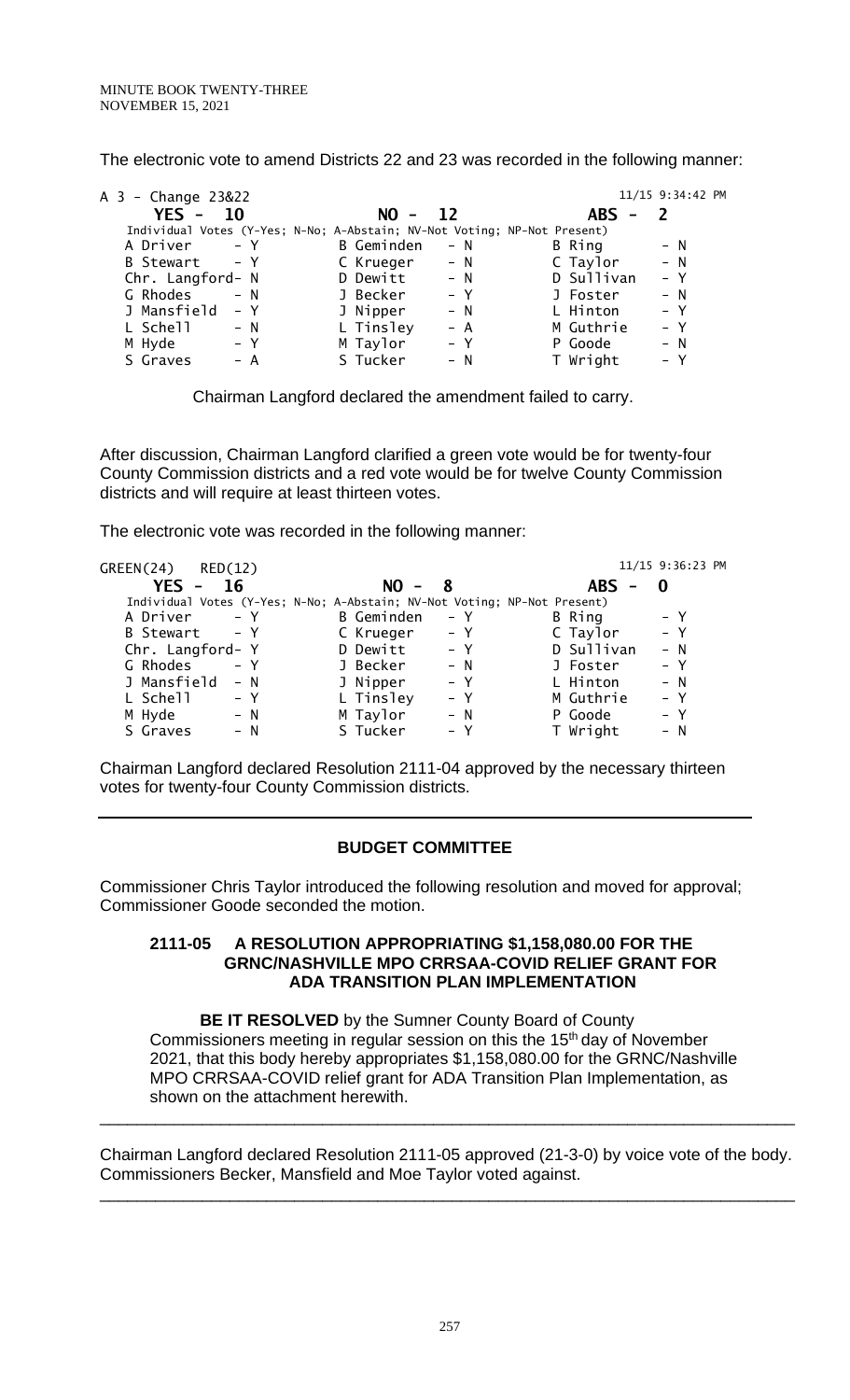Commissioner Chris Taylor introduced the following resolution and moved for approval; Commissioner Stewart seconded the motion.

#### **2111-09 A RESOLUTION APPROPRIATING \$93,010.00 FROM THE CAPITAL PROJECTS LOCAL RESTRICTED FUND BALANCE FOR REPLACEMENT OF FIVE DRYERS FOR THE SUMNER COUNTY SHERIFF'S OFFICE**

**BE IT RESOLVED** by the Sumner County Board of County Commissioners meeting in regular session on this the 15<sup>th</sup> day of November 2021, that this body hereby appropriates \$93,010.00 from the capital projects local restricted fund balance for replacement of five dryers for the Sumner County Sheriff's Office, as shown on the attachment herewith.

The electronic vote was recorded in the following manner:

| 2111-09                                                                  |                   |       |            | 11/15 9:40:13 PM |
|--------------------------------------------------------------------------|-------------------|-------|------------|------------------|
| YES -<br>24                                                              | $NO - 0$          |       | $ABS - 0$  |                  |
| Individual Votes (Y-Yes; N-No; A-Abstain; NV-Not Voting; NP-Not Present) |                   |       |            |                  |
| A Driver - Y                                                             | <b>B</b> Geminden | – Y   | B Ring     | $- Y$            |
| B Stewart - Y                                                            | C Krueger         | – Y   | C Taylor   | $- Y$            |
| Chr. Langford- Y                                                         | D Dewitt          | $- Y$ | D Sullivan | $- Y$            |
| $- Y$<br>G Rhodes                                                        | J Becker          | $- Y$ | J Foster   | $- Y$            |
| J Mansfield<br>– Y                                                       | J Nipper          | $- Y$ | L Hinton   | $- Y$            |
| L Schell<br>– Y                                                          | L Tinsley         | $- Y$ | M Guthrie  | $- Y$            |
| $- Y$<br>M Hyde                                                          | M Taylor          | $- Y$ | P Goode    | $- Y$            |
| S Graves<br>$- Y$                                                        | S Tucker          | $- Y$ | T Wright   | $- Y$            |

Chairman Langford declared Resolution 2111-09 approved unanimously by the body.

Commissioner Chris Taylor introduced the following resolution and moved for approval; Commissioner Stewart seconded the motion.

#### **2111-13 A RESOLUTION APPROVING A THIRTY-SIX-MONTH CONTRACT FOR A DEDICATED NETWORK CONNECTION BETWEEN THE SUMNER COUNTY ADMINISTRATION AND ECC BUILDINGS FOR THE IT DEPARTMENT**

\_\_\_\_\_\_\_\_\_\_\_\_\_\_\_\_\_\_\_\_\_\_\_\_\_\_\_\_\_\_\_\_\_\_\_\_\_\_\_\_\_\_\_\_\_\_\_\_\_\_\_\_\_\_\_\_\_\_\_\_\_\_\_\_\_\_\_\_\_\_\_\_\_\_\_

**BE IT RESOLVED** by the Sumner County Board of County Commissioners meeting in regular session on this the 15<sup>th</sup> day of November 2021, that this body does hereby approves a thirty-six-month contract for a dedicated network connection between the Sumner County Administration and ECC Buildings for the IT Department, as shown on the attachment herewith.

Chairman Langford declared Resolution 2111-13 approved (22-2-0) by voice vote of the body. Commissioners Mansfield and Moe Taylor voted against.

\_\_\_\_\_\_\_\_\_\_\_\_\_\_\_\_\_\_\_\_\_\_\_\_\_\_\_\_\_\_\_\_\_\_\_\_\_\_\_\_\_\_\_\_\_\_\_\_\_\_\_\_\_\_\_\_\_\_\_\_\_\_\_\_\_\_\_\_\_\_\_\_\_\_\_ **\_\_\_\_\_\_\_\_\_\_\_\_\_\_\_\_\_\_\_\_\_\_\_\_\_\_\_\_\_\_\_\_\_\_\_\_\_\_\_\_\_\_\_\_\_\_\_\_\_\_\_\_\_\_\_\_\_\_\_\_\_\_\_\_\_\_\_\_\_\_\_\_\_\_\_**

**\_\_\_\_\_\_\_\_\_\_\_\_\_\_\_\_\_\_\_\_\_\_\_\_\_\_\_\_\_\_\_\_\_\_\_\_\_\_\_\_\_\_\_\_\_\_\_\_\_\_\_\_\_\_\_\_\_\_\_\_\_\_\_\_\_\_\_\_\_\_\_\_\_\_\_**

\_\_\_\_\_\_\_\_\_\_\_\_\_\_\_\_\_\_\_\_\_\_\_\_\_\_\_\_\_\_\_\_\_\_\_\_\_\_\_\_\_\_\_\_\_\_\_\_\_\_\_\_\_\_\_\_\_\_\_\_\_\_\_\_\_\_\_\_\_\_\_\_\_\_\_\_\_\_\_\_\_\_\_\_

# **FIANANCIAL MANAGEMENT**

There was no report from Financial Management.